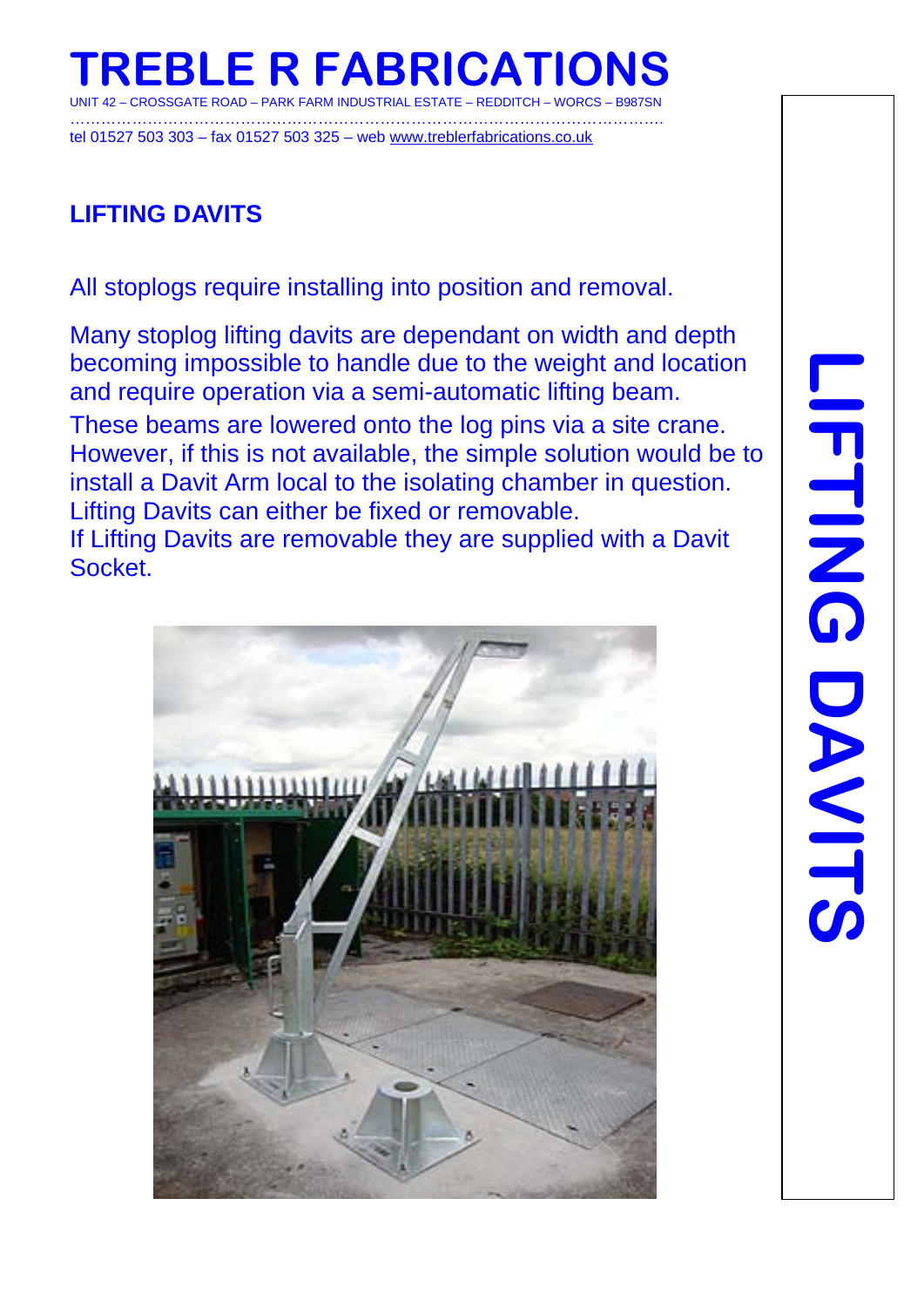#### **DAVIT SWING ARM JIBS AND SOCKETS**



- **. Light weight : Jib 25Kg approx . Tested in accordance with L.O.L.E.R 1998**
- 
- **. SWL 250Kg or 500Kg as standard**
- **. Non standard sizes made to order**
- **Post 25Kg approx . Working radius 760mm or 1000mm**
- **. Galvanised Finish . Spigot sizes 65mm, 76mm & 85mm**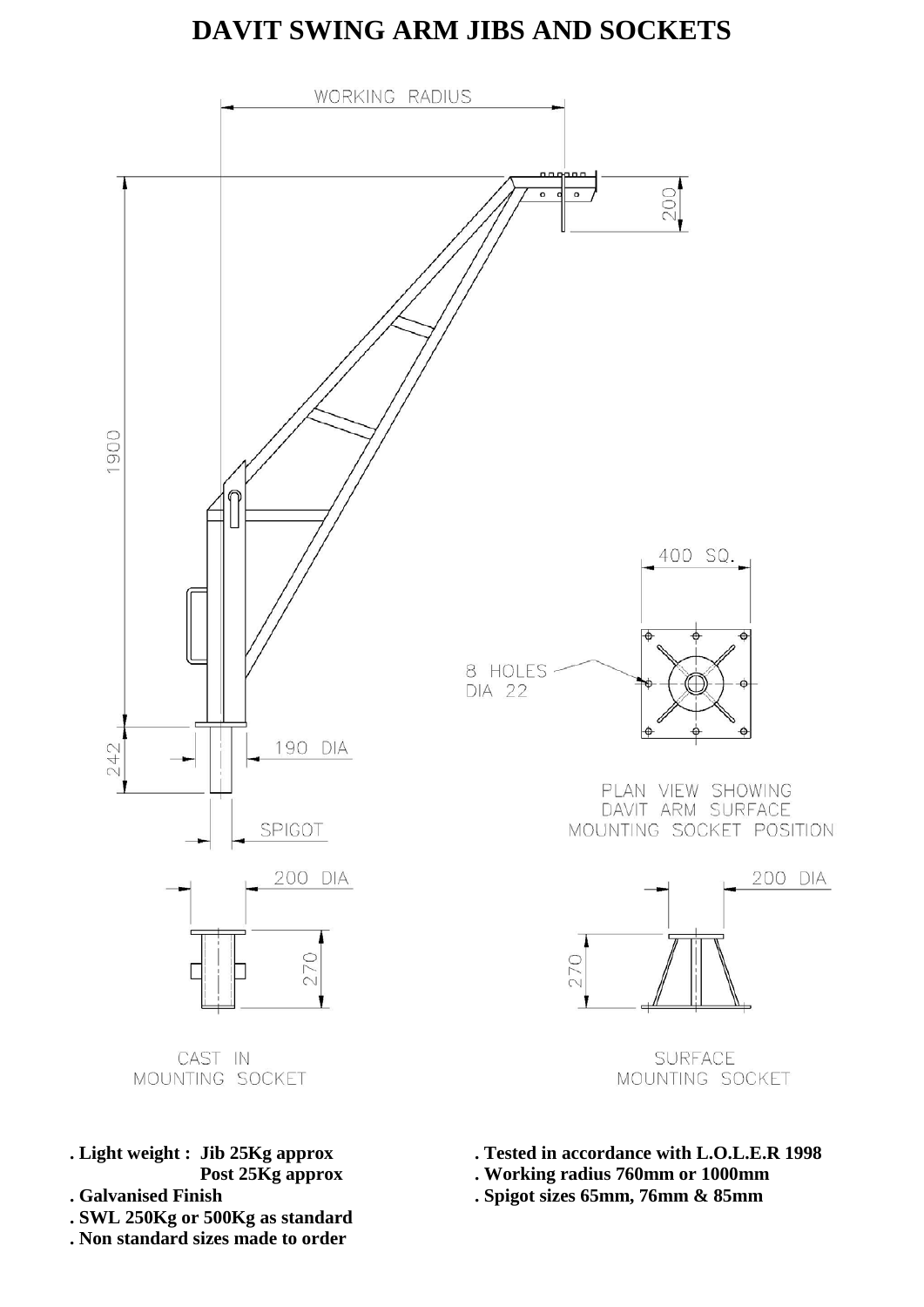#### **LINK CHAIN LEVER HOIST**

**The versatile Lever Hoist is designed to perform a wide variety of lifting, pulling, tensioning and securing applications.**

**Foe rapid hook positioning, the load chain can either be pulled through or wound through by means of the handwheel.**

**The automatic breaking function which fully meets the proposed European Standards ensures that any load of 20 Kg or more will cause the brake to be applied irrespective of the position of the motion selector.**

**The unit fully complies with the requirements of the EU Machinery Directive and is CE certified.**



## **DIMENSIONAL DETAILS**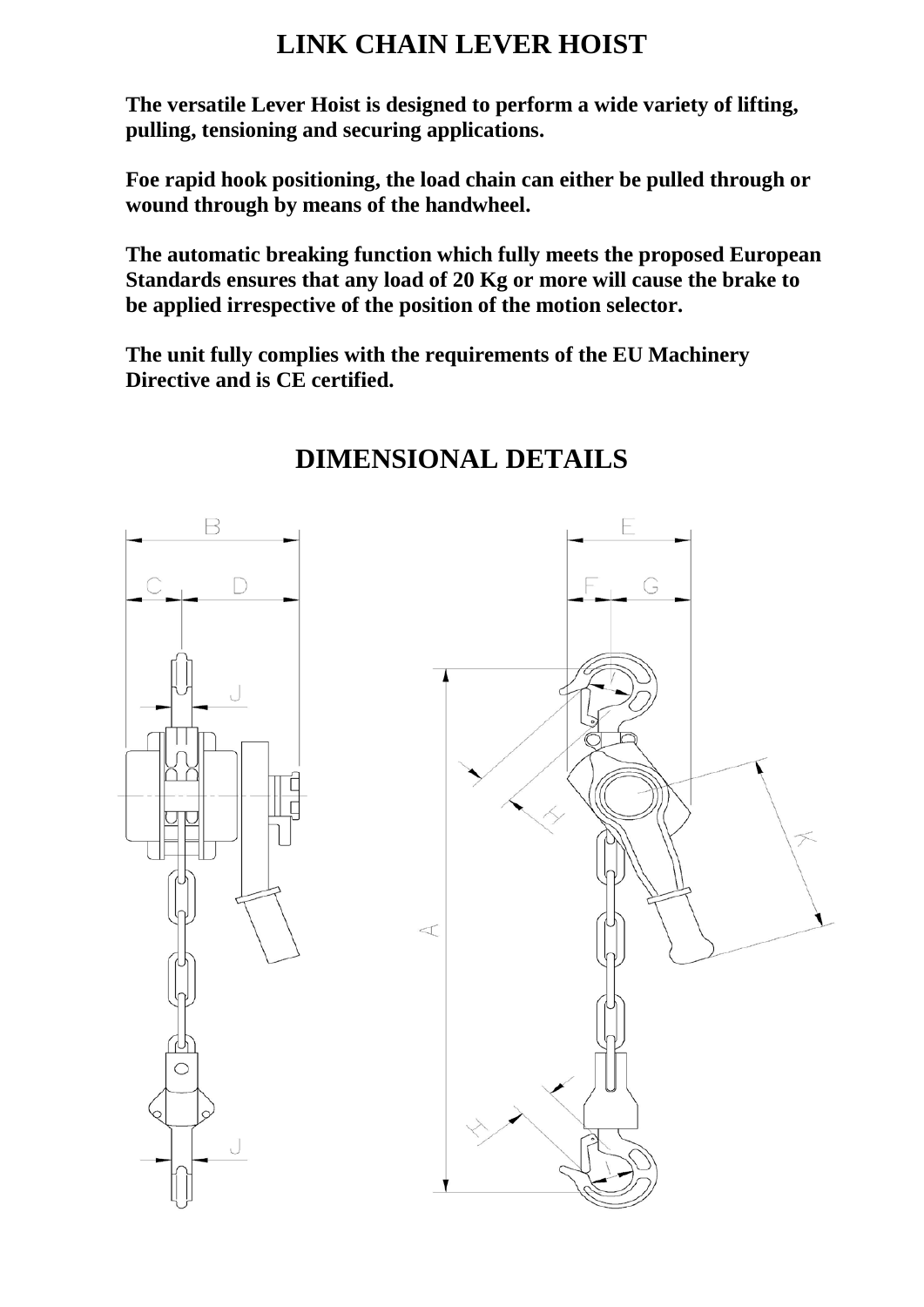### **LINK CHAIN LEVER HOIST**

# **DIMENSIONAL DETAILS**

| CAPACITY                                     | 750Kg | 1 t  | 1.5t       | 3t                       | 6t             |
|----------------------------------------------|-------|------|------------|--------------------------|----------------|
| <b>DIMENSIONS</b><br>mm)                     |       |      |            |                          |                |
| <b>NUMBE</b><br><b>FALLS</b><br>₹<br>OF      |       | 1    | $\uparrow$ | $\overline{\phantom{a}}$ | $\overline{2}$ |
| "A"<br>MINIMUM)                              | 275   | 298  | 345        | 420                      | 570            |
| "A"<br>MAXIMUM)                              | 1500  | 1500 | 1500       | 1500                     | 1500           |
| $"\ominus"$                                  | 150   | 150  | 163        | 190                      | 190            |
| $\overline{C}$                               | 53    | 53   | 63         | 82                       | 82             |
| "                                            | 97    | 97   | 100        | 108                      | 108            |
| $\overline{H}$                               | 126   | 126  | 148        | 189                      | 247            |
| $\sum_{i=1}^{n}$                             | 41    | 41   | 47         | 59                       | 72             |
| $\overline{C}$                               | 85    | 85   | 101        | 130                      | 175            |
| $"$ $\Box$ <sup>22</sup>                     | 25    | 28   | 32         | 39                       | 51             |
| 13   13                                      | 36    | 44   | 48         | 52                       | 68             |
| $\overline{\bigcup_{\lambda}}$               | 18    | 20   | 25         | 28                       | 36             |
| $"\mathsf{K}"$                               | 265   | 265  | 405        | 405                      | 405            |
|                                              |       |      |            |                          |                |
| CAPACITY                                     | 750Kg | 1 t  | 1.5t       | 3t                       | 6t             |
| PERFORMANCE                                  |       |      |            |                          |                |
| S<br>CHAIN)<br>$(M)^*$<br>JF                 | 1.5   | 1.5  | 1.5        | 1.5                      | 1.5            |
| <b>RAISE</b><br>FF<br>Fl<br>Kg<br><b>SWL</b> | 22    | 29   | 32         | 38                       | 39             |
| CHAIN)<br>WEIGHT<br>'ST<br>Kg<br>TD.         | 6.2   | 8.4  | 9.5        | 16                       | 27             |
| <b>SAFETY</b><br><b>FACTOR</b>               | 4:1   | 4:1  | 4:1        | 4:1                      | 4:1            |

\* ANY HEIGHT OF LIFT IS AVAILABLE ON REQUEST